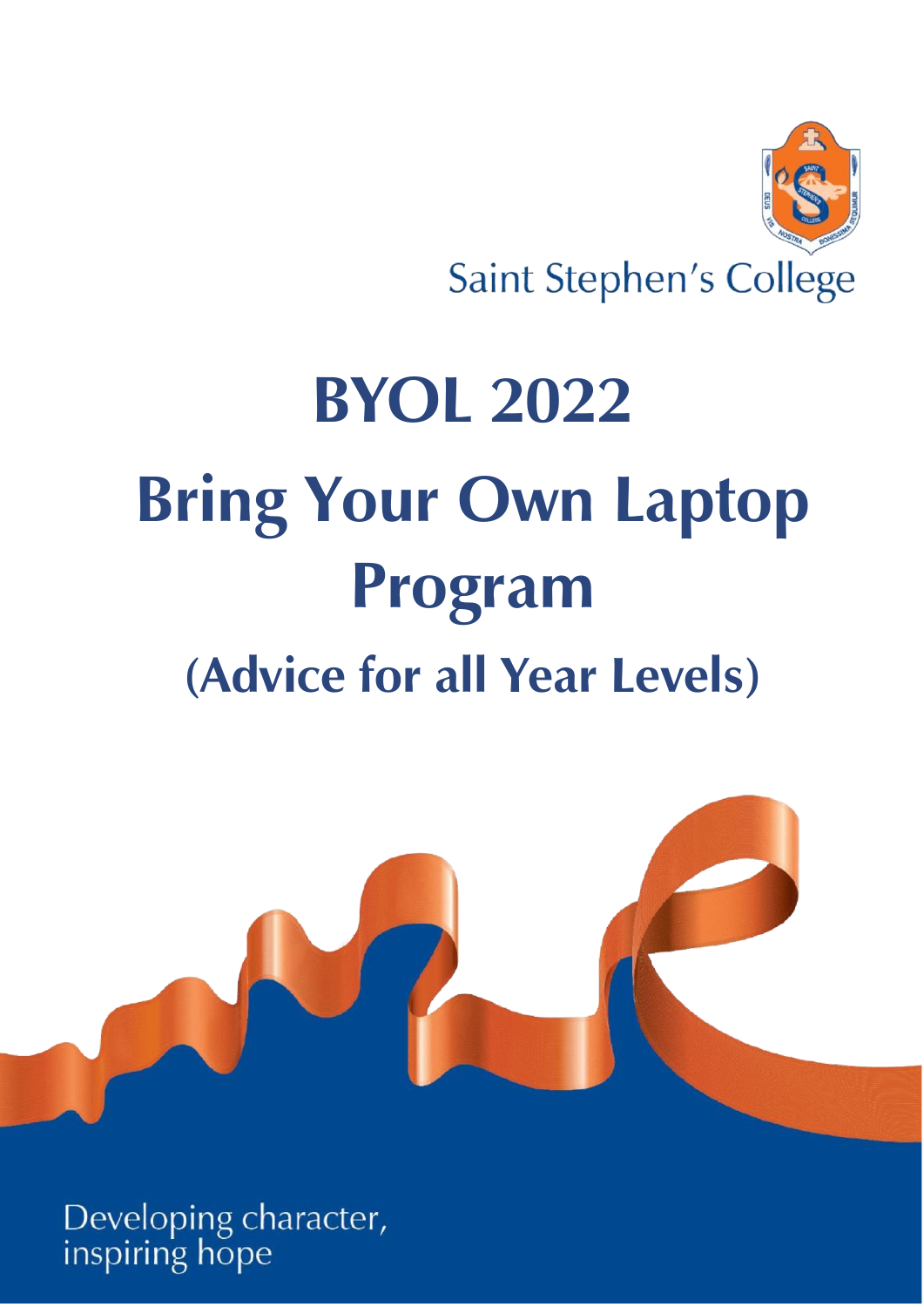# **BYOL (Bring Your Own Laptop) Program**

All students in Years 5 to 12 require a laptop computer. This booklet provides essential BYOL information for students in **Year 5 to 12 in 2022**.

#### **Safe Online Behaviours**

Saint Stephen's College continues to work closely with parents to support students in developing safe online behaviours. We encourage students to build a positive digital image and ensure they are a responsible digital citizen. Students need to develop these skills in a 21<sup>st</sup>-century society.

Within the College, we ask students to THINK before they post anything online. They need to THINK: Is it thoughtful, helpful, inspiring, necessary and kind? If so, then post; if not, then don't!



Additionally, we want students to think about the spaces they are working in. Dr. Stephen Heppel talks about the "Me, We and See spaces". "Me" spaces are spaces that only **you** will see, e.g. spaces such as your own desktop or OneDrive. "We" spaces are spaces that only a **closed group** of people will see, e.g. emails or text messages. "See" spaces are spaces the **whole world** sees, e.g. Instagram, Facebook or Twitter.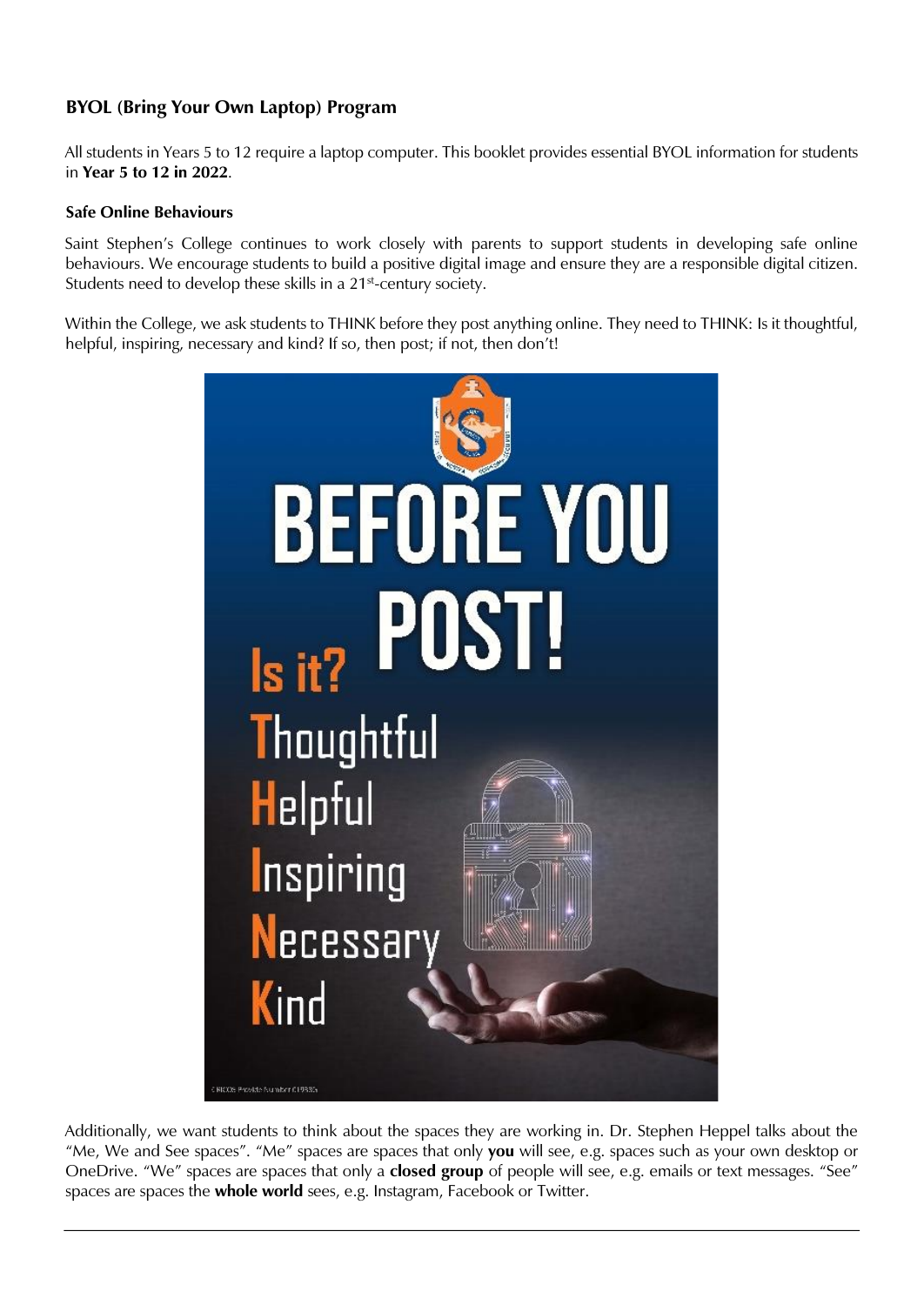We want our students to THINK about the spaces they are working in, and consider if this space is a "We, Me, or See" space before they share.



#### **In the Home**

Students use of devices at home should always be supervised. The i3 process is a great support tool for parents and one we recommend implementing in your own home. It has three key components;

- be informed about the sites your child is visiting,
- your children should use devices in a visible area, in-view, and
- be interested in the types of sites your child is using.

Research has shown that children feel more comfortable talking with a parent that has shown interest in their child's use of technology and online spaces. They are more willing to discuss things with parents and ask for assistance when things go wrong.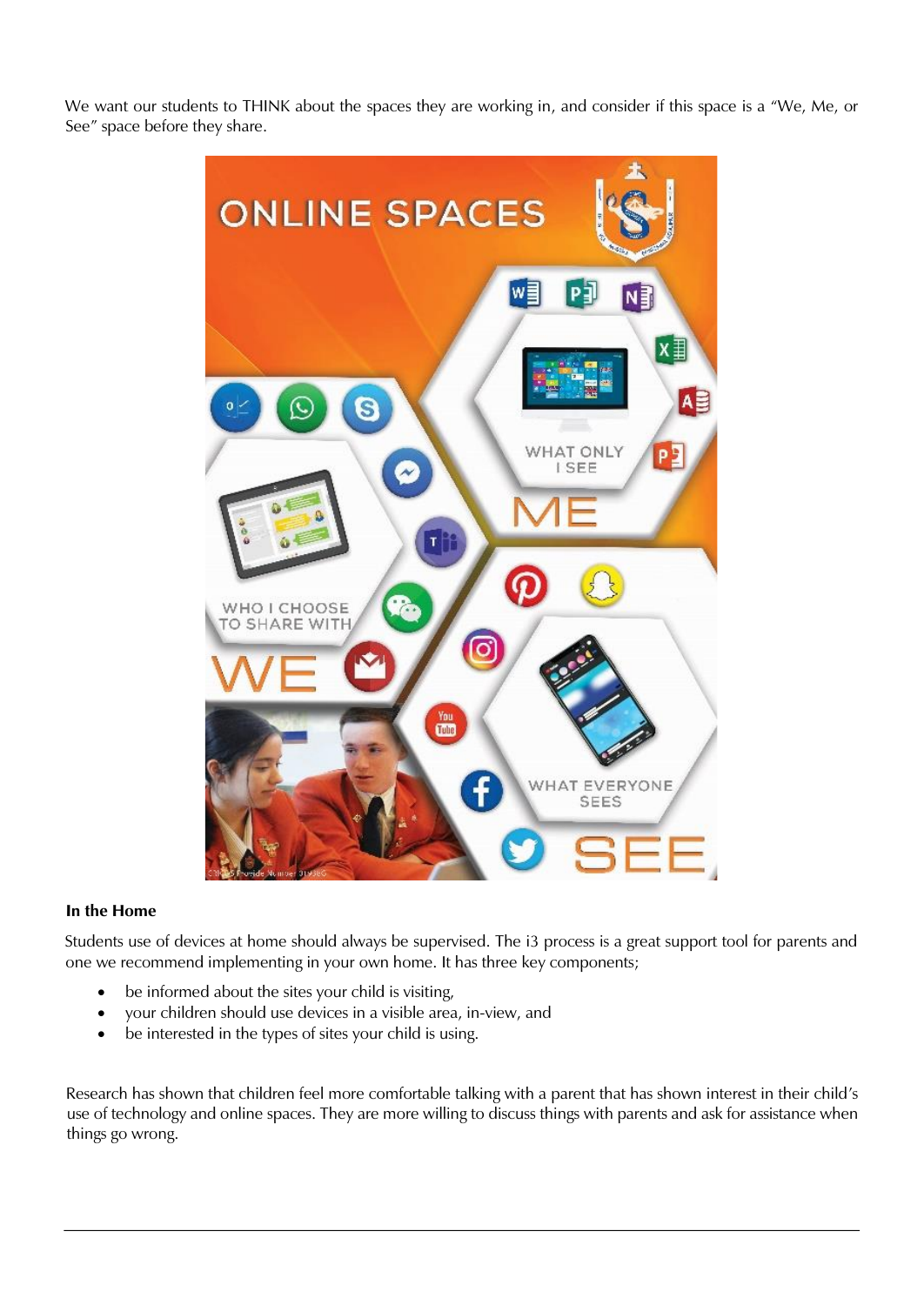# 13 INTERNET RE **SAFETY**



# **INFORMED**

Be informed about the types of social media platforms your child is using.

# **IN-VIEW**

Ensure your child uses technology in a visible area, to ensure appropriate and acceptable use.

# **INTERESTED**

Be interested in the social media sites your child is using. Ask them to share their profiles and posts with you.



# **Device Requirements**

# **A Pen-Based Device is Superior**

All students in Year 5-12 require a computer that has a modern, digital pen. Over the past few years there has been much research into the way we think and learn so the educational and cognitive support for this is significant. More information about this is available in the *[Pen-Based Computing](https://www.saintstephenscollege.net.au/wp-content/uploads/2019/10/Pen-Based-Computers-1.pdf)* document on the Saint Stephen's College Website (Our College / Technology and Learning).

# **Front and Rear Camera**

Saint Stephen's College uses the devices for a range of filming projects within the curriculum. Students create stop motion animation movies, green screen productions and short films in different projects. To ensure your device can film in all situations, we have mandated a front and rear camera on all BYOL devices.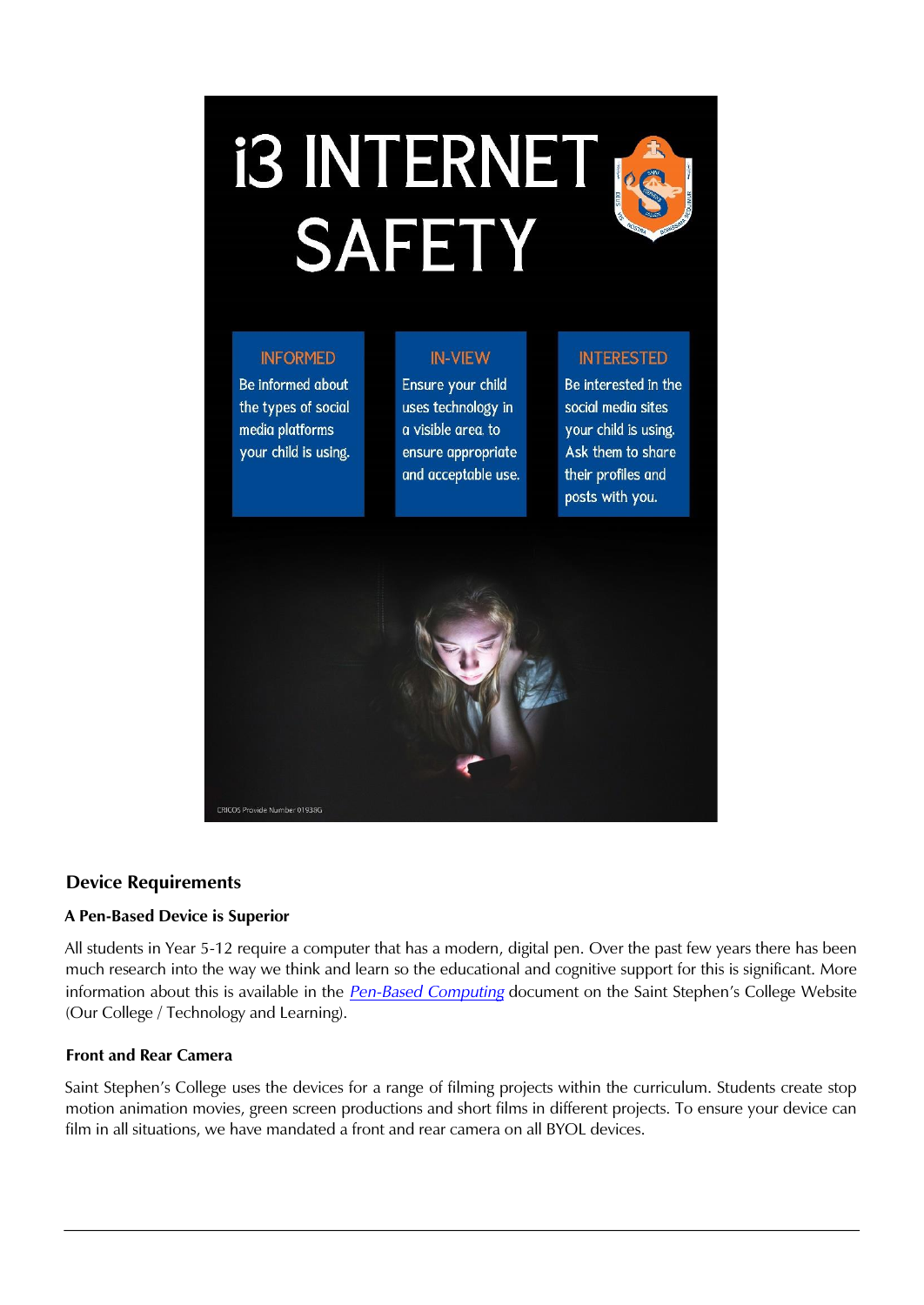# **Windows 10 or Windows 11 Operating System**

Saint Stephen's College has a Windows 10 and Windows 11 laptop environment. **Any new laptop computer must be a 'real' Windows 10** or **Windows 11 device.** Other environments and computers are **not** appropriate**.** Unsuitable operating systems include Windows 7, Windows 8, Apple OSX and Chrome OS. Inappropriate devices include iPads, Android Tablets, NetBooks, Chromebooks and Apple Mac laptops. Unsuitable devices or devices running unsuitable operating systems will not be connected to the network and cannot be used at Saint Stephen's College. Devices running BootCamp and other non-Windows operating systems are not suitable.

# **Avoid 'Hand me down' Computers**

Ideally, students will begin the BYOL program with a new laptop. The device your child uses at Saint Stephen's College must have long battery life, no damage and the processing power to run all necessary software. 'Hand me down' computers often do not meet these requirements.

# **Setting up computers at the start of the year**

New students will be guided through the setup of a new laptop when they start at the College. Try to avoid setting up a new laptop at home.

# **Hardware Specifications**

Minimum laptop specifications ensure that each student can use their laptop efficiently and effectively to maximise potential learning. When purchasing the new computer, it is vital to get one that meets the minimum requirements.

| <b>Item</b>              | <b>Minimum Specification</b>                                                                                                                                  |
|--------------------------|---------------------------------------------------------------------------------------------------------------------------------------------------------------|
| <b>CPU</b> (Processor)   | Intel i5 or i7 recommended<br>AMD equivalent acceptable                                                                                                       |
| <b>Hard Drive</b>        | 128 GB SSD minimum                                                                                                                                            |
| <b>Memory (RAM)</b>      | 8 GB minimum<br>(FTV and Digital Technologies 10,11 and 12 16GB)                                                                                              |
| <b>Screen</b>            | 11 inch minimum<br>Touch Screen with battery-powered pen compulsory<br>Touch screens must be detachable or allow 360-degree rotation for flat surface writing |
| <b>Operating System</b>  | Windows 10 on a Windows 10 device or Windows 11 on a Windows 11 Device<br>(not Apple or Chromebook)                                                           |
| <b>Front/Rear Camera</b> | Devices must have both a front and rear camera                                                                                                                |
| <b>Battery Life</b>      | 6 hours of continuous use minimum                                                                                                                             |
| <b>USB Ports</b>         | 1 minimum (USB C Acceptable)                                                                                                                                  |

# **Warranty and Insurance**

When purchasing a new computer, some questions you should be asking the retailer include:

- Does the computer warranty conversation happen with the store I purchased it from, or do I phone a state/national phone number?
- What is the standard turnaround time for repairs?
- Is the computer repaired locally, or is it sent away?
- What is and isn't covered?